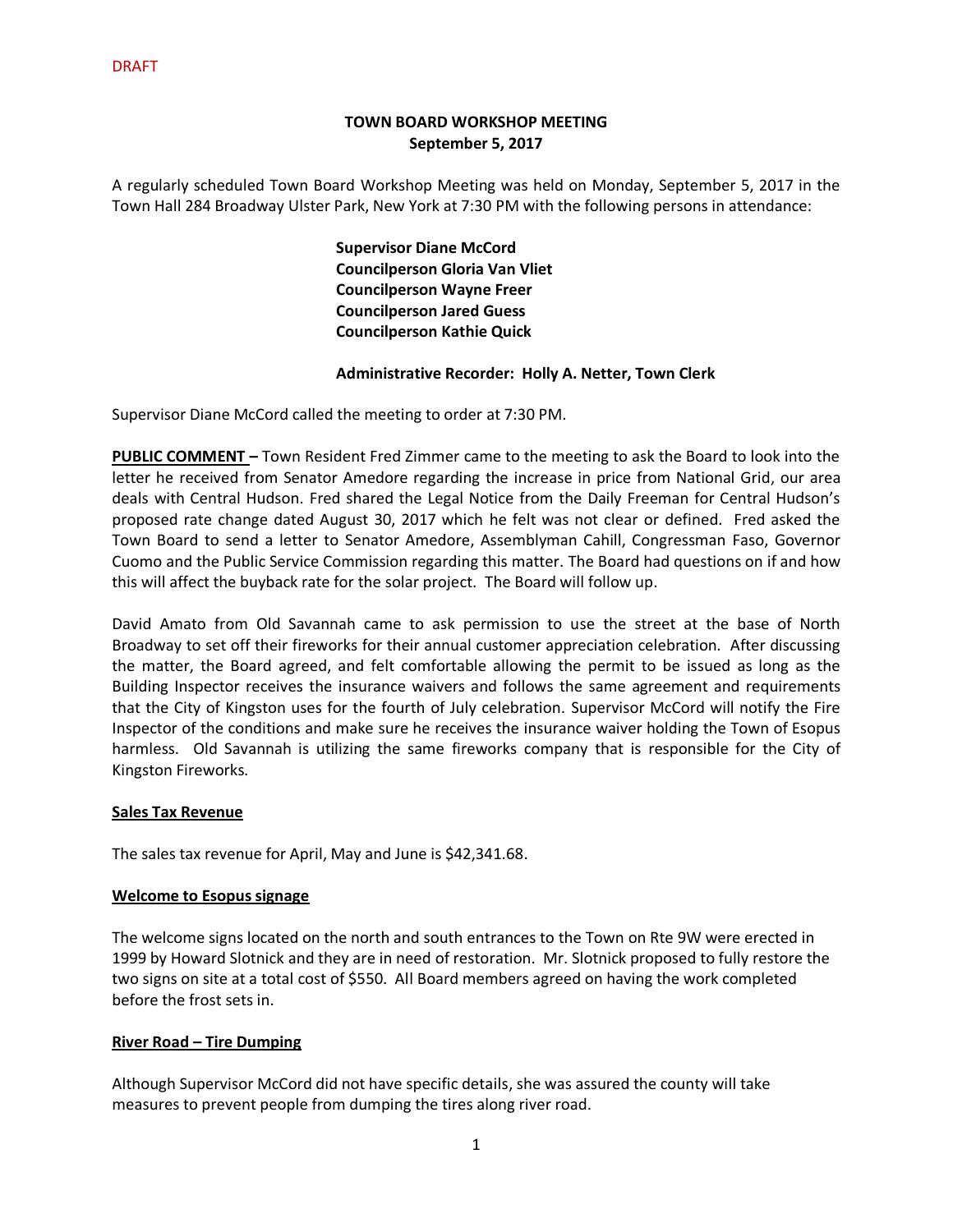## **ESOPUS SOLAR PRODUCTION**

The Town Board was given a Site Production Report for the recently completed solar project located on the capped landfill at the Transfer Station. Graphs showing the production of the solar and estimates for 2018 we shared with the Board Members who asked to have BQ present at the next workshop. The Board Members have many questions and only BQ has the expertise to answer.

## **TENTATIVE BUDGET MEETING DATE**

A budget meeting date of September  $6<sup>th</sup>$  at 10 am was discussed, the date did not work for everyone. September  $7<sup>th</sup>$  or  $8<sup>th</sup>$  are options. Brian Pickard, CPA, will be asked if those dates work for him.

### **ESOPUS 2020**

Councilperson Jared Geuss gave an overview of the upcoming Community Forum on "Esopus 2020" which will be held at Town Hall on September  $28<sup>th</sup>$  at 7pm. The Comprehensive Plan and Economic Development committees will review the mathematical results of the survey. There are several scheduled guest speakers and the forum is expected to last approximately an hour with a question and answer period. Councilperson Geuss said it would be the first of many forums.

#### **DIRECT TV DISH -156 DORIS ST.**

A Direct TV Satellite Dish was improperly installed on the property of 156 Doris St. Building Inspector Sal Morrello addressed the situation and the Dish will be relocated.

#### **SHARED SERVICES PANEL MEETING**

The final Shared Services Panel meeting is scheduled for September  $6<sup>th</sup>$  at 11 am at the Ulster County Health Department.

#### **BUDGET WORKSHOP**

Supervisor McCord reminded the Board the budget workshop will be held on September  $7<sup>th</sup>$  at 9 am.

#### **SOLAR PROJECT GRAND OPENING – TRANSFER STATION**

The Ribbon Cutting Ceremony has been confirmed for Saturday September 16<sup>th</sup> at 1 pm. Ballads protecting the equipment need to be relocated. They will see about having them relocated. Cookies and water will be served.

#### **CEMETARY - PLEASANT VIEW**

Supervisor McCord said she spoke to the gentleman who mows for the Apple Bin and he didn't want anyone to accuse him of knocking over the stones. The ground has eroded and many stone have fallen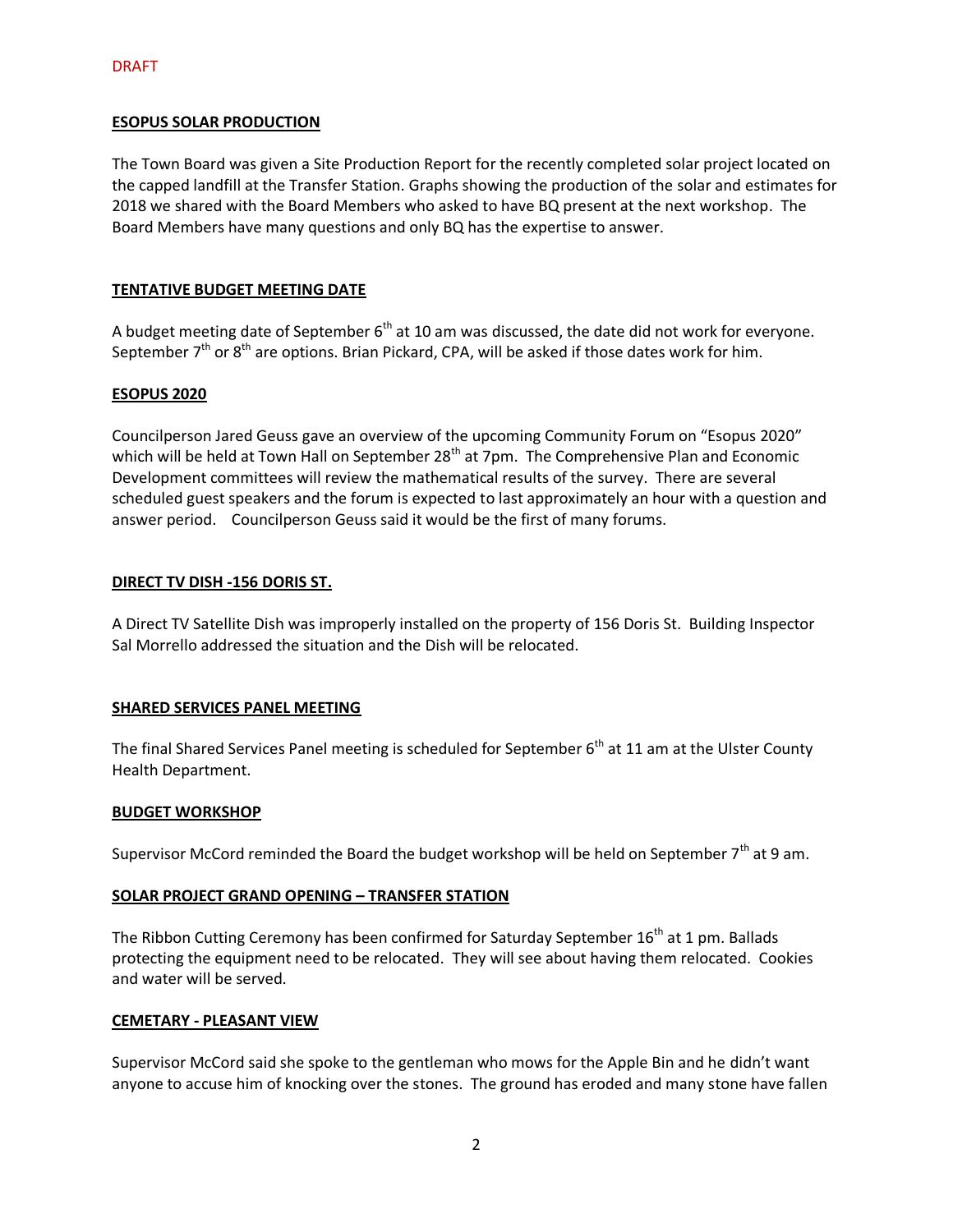#### DRAFT

down. The cemetery is not very accessible. However, now that the Apple Bin is putting in a parking lot the access should be easier.

### **Sleightsburgh Spit Scenic Hudson**

Scenic Hudson inspects the Sleightsburgh Spit property on an annual basis to make sure the Town has complied with the terms of the agreement of not making the entrance any wider. Scenic Hudson notified the Town they have fulfilled the terms of the Conservation Easement.

## **Miscellaneous**

NYS Department of Environmental Conservation sent Supervisor McCord a letter dated August 30, 2017. The letter from Wesley Salis, Assistance Engineer, acknowledged the receipt and acceptance of the construction certification report submitted by Sterling Environmental Engineering dated August 21, 2017. The report documents the completion of the solar array construction on the Esopus Landfill and fulfills the requirement #23 of the department letter dated April 15, 2015. The continued monitoring and maintenance has also been modified to include mowing the landfill area with the array two times a year. While the DEC said the project is a beneficial use of the landfill, the Town is ultimately responsible for continued landfill maintenance, monitoring and any applicable requirements set forth in the **Part 360** regulations.

Supervisor McCord shared a letter she wrote to Steve Murphy regarding the property located at 676 Broadway Ulster Park. Gloria Van Vliet, liaison for the Planning Board, gave an overview of the situation. He was before the Planning Board. It was discovered that he had starting doing work on the property prior to coming to the Planning Board for approvals. The Planning Board discovered he had infringed on wetlands and the stream that goes to Black Creek.

## **DON KIERNAN – WATER TANK**

**A MOTION TO ENTER INTO EXECUTIVE SESSION WAS MADE BY SUPERVISOR DIANE MCCORD AT 8:45PM FOR THE PURPOSE OF DISCUSSING ONGOING LITIGATION FOR THE D'ANNA PROPERTY FOR THE FUTURE WATER TANK FOR THE PORT EWEN WATER DISTRICT. THE MOTION WAS SECONDED BY COUNCILPERSON JARED GUESS. DON KIERNAN WAS INVITED INTO THE SESSION. ALL MEMBERS PRESENT WERE IN FAVOR. MOTION CARRIED.**

**A MOTION TO COME OUT OF EXECUTIVE SESSION WAS MADE AT 8:47 PM BY SUPERVISOR MCCORD. MOTION WAS SECONDED BY COUNCILPERSON GLORIA VAN VLIET. ALL MEMBERS PRESENT WERE IN FAVOR. MOTION CARRIED.**

## **EXECUTIVE SESSIONS FOR RSS, SPINNENWEBER, TEVAS AND UPSEU**

There was no new information available for the above scheduled Executive Sessions, therefore the matter will be rescheduled as needed.